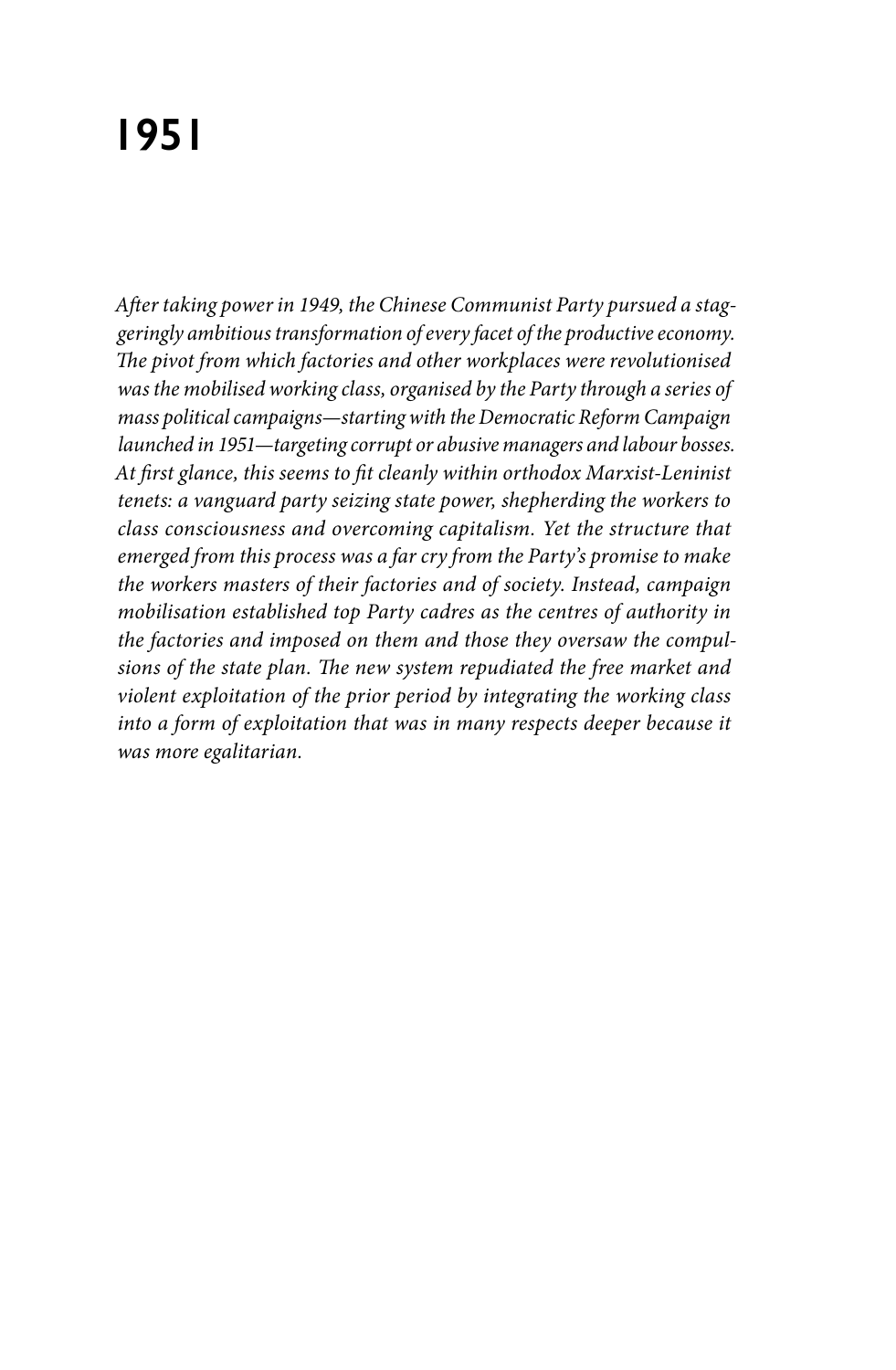## **Revolutionising the Factory through the Mass Political Campaign**

Jake WERNER<sup>1</sup>

The mass political campaign of the Chinese Communist Party (CCP)<br>was a social form at once political, cultural and technical that<br>simultaneously democratised the factory and intensified labour<br>discipling It was a technique was a social form at once political, cultural and technical that simultaneously democratised the factory and intensified labour discipline. It was a technique that drove a rapid restructuring of the labour process and a significant increase in productivity and output even in the old industrial centre of Shanghai, which, unlike previously underinvested areas, did not benefit from substantial new capital commitments.

For most of the country, the initial months following the takeover left economic relations largely untouched as the Party built its administrative apparatus, addressed potential political threats and revived economic growth. Though confrontation with labour bosses and factory managers was put off, new institutions were quickly established that would allow workers a voice in the workplace. Labour–capital consultative conferences (劳资协商会议) were set up in private factories; factory management committees (工厂管理委员会) in state-owned enterprises; and staff and worker representative conferences (职工代表会议) and trade unions in companies of all ownership types. The Party also began to organise the workforce into 'small groups' (小组) of around ten employees each. These were to become the organisational foundation for the Party's remoulding of workplace relations and workers' consciousness, the basic unit in which everyday political study would be carried out and through which mass campaigns would be brought to the lowest levels of the organisation.2

The crucial factory campaigns began with the Democratic Reform Campaign (民主改革运动 or 民改, *mingai*) in 1951. The aim of *mingai* was not to destroy enemies but to redeem those members of the working class who had made 'mistakes' under the influence of the old society. Both the victims and the victimisers were organised and guided towards reconciliation. To those with grievances, it was explained that their abusers were also exploited labourers who had been under the influence of the old ruling class. The targets of the campaign—who included both labour bosses and regular workers 'estranged' from their fellow workers due to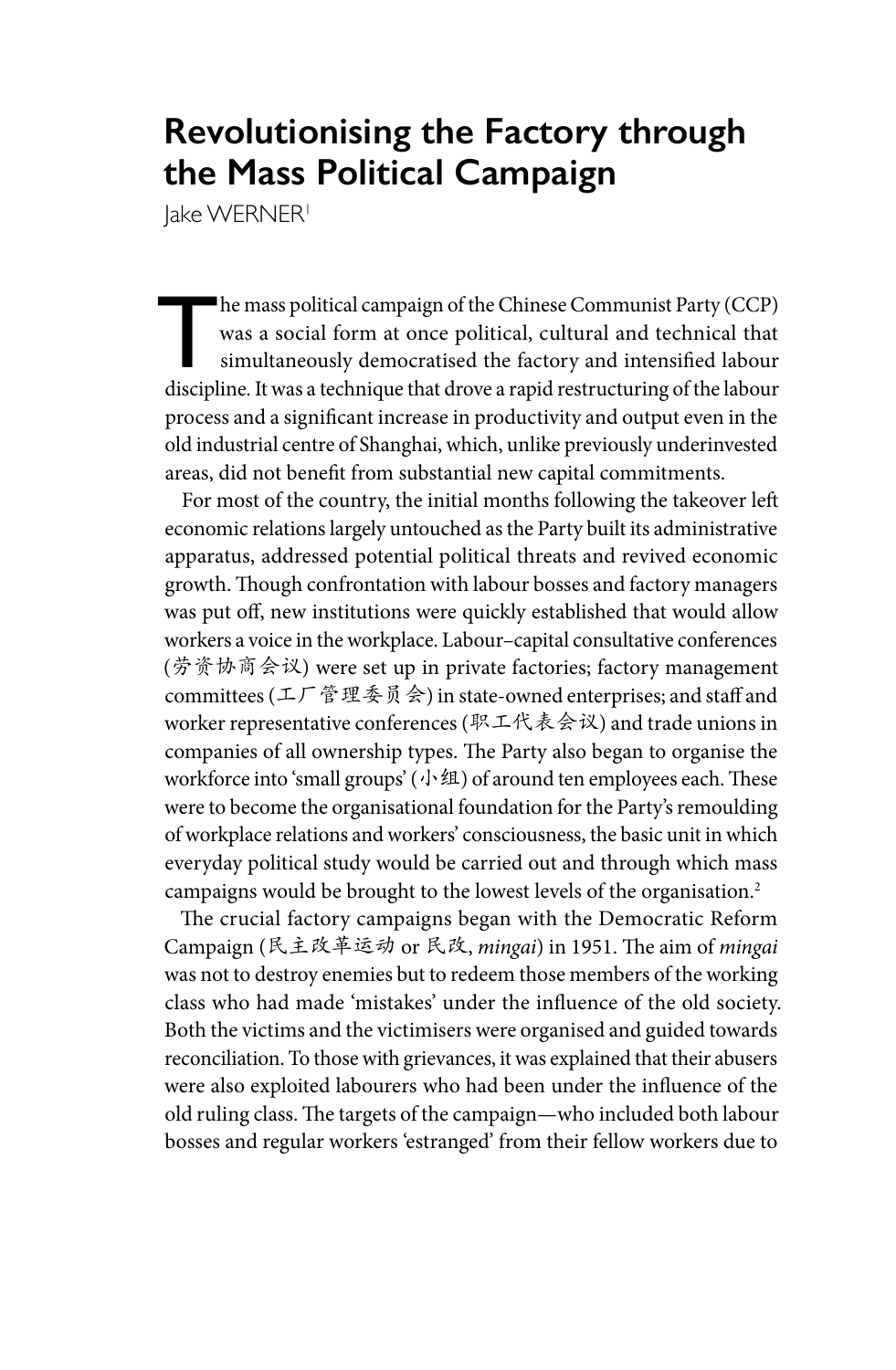their work style, regional identity or gang membership—were coached on performing self-criticism and seeking forgiveness in front of other workers. They were told that their past mistakes were primarily due to the reactionary system under which they had lived but they also had to accept some responsibility, which gave them a chance to earn the respect of the other workers.3 The second principal aim of the campaign was to animate the new structures of authority that were often little more than words on the factory organisational chart. The factory Party committee was to be consolidated as the locus for unified leadership in the factory, and the labour boss system was to be replaced with elected production group heads.

Following *mingai* came two additional campaigns—the Three Antis Campaign (三反运动 or 三反, *sanfan*) in state-owned factories and the Five Antis Campaign (五反运动 or 五反, *wufan*) in private factories which targeted graft and corruption. These campaigns aimed to extirpate the 'bourgeois hedonist thinking' (资产阶级享乐思想) that had arisen among complacent factory cadres since the takeover and to stop the private capitalists' volleys of 'sugar-coated bullets' (糖衣炮弹; bribery and dissolution) that were corrupting cadres.<sup>4</sup> They focused on leaders such as the factory director and secretary of the factory Party committee, as well as administrative staff like accountants, but their ambit extended as well to petty theft among the workers.

The Party's ultimate targets in all of these early campaigns were not its 'competitors' but the conditions that produced these social groups. The instrumentality with which the Party treated the masses was more than mere cynical manipulation. It was an attempt to make the masses fit their concept as understood in Party theory, which would in turn allow the masses to realise their historical mission. As one pamphlet explained: 'The working class is rich in organisational capacity and discipline, but under the oppressive rule of the old society and the old enterprise, it suffered all kinds of injury and restriction.'5 Party leaders believed they were not coercing compliance but actively remaking subjectivities—from those deformed by the 'old society' into those required by a truly democratic society. They thought there was a potential among the workers that had been suppressed and could be unleashed through participation in the mass campaign.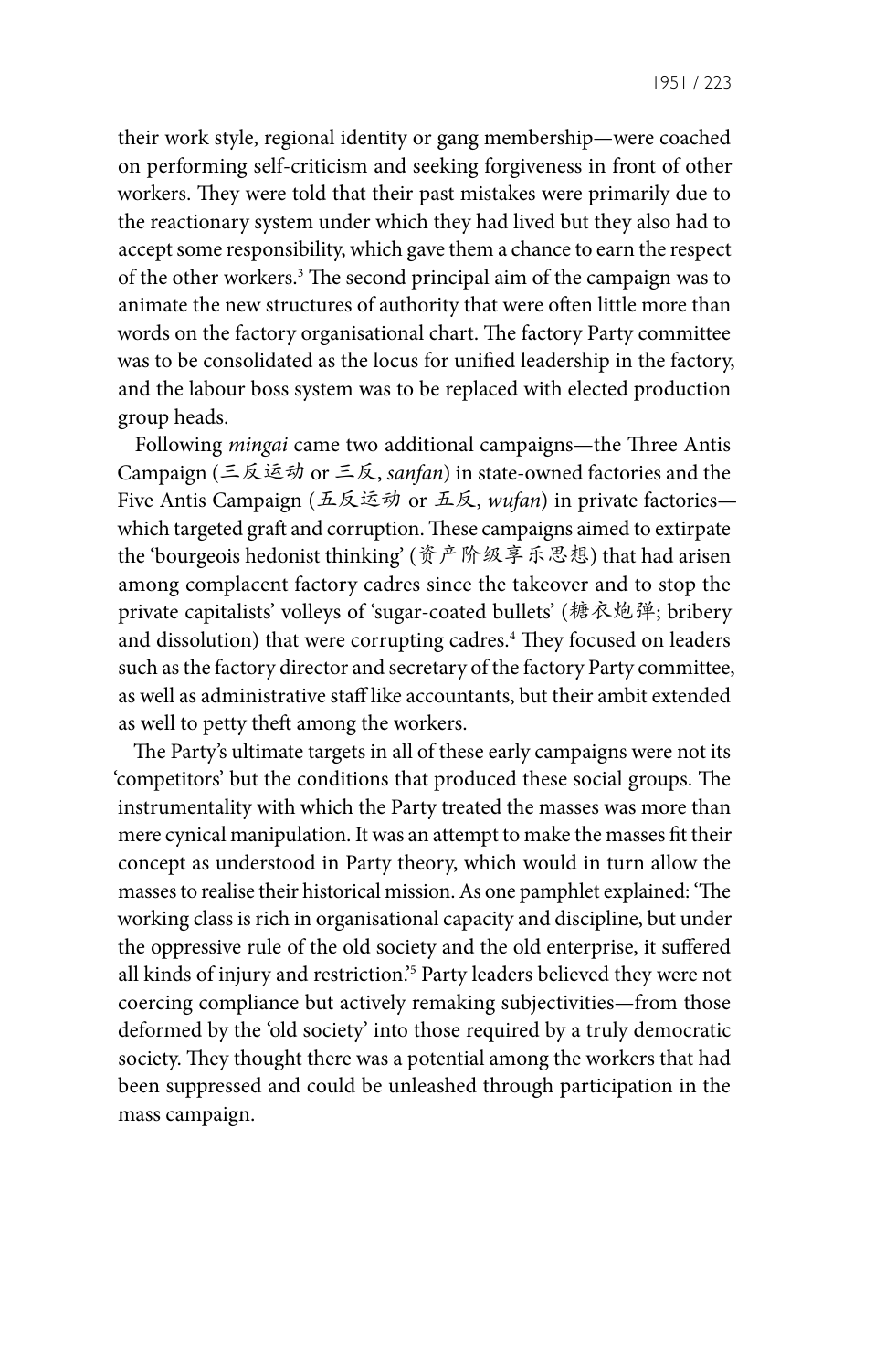## The Campaign Process

The first stage of the campaigns took place behind closed doors within the Party committees at individual factories, with an intensive series of meetings convened to 'unify thought' (统一思想) among Party members. Members of the Party committee conducted self-criticism—some of them more than once, if they were judged inadequate. A variety of infractions might be uncovered, ranging from visiting prostitutes to using factory property for personal reasons and, at one factory, to arranging separate banquets to celebrate production of the plant's first boring machine for the owner and for the workers—but serving inferior food to the latter.<sup>6</sup> Party leaders were told to use their own self-criticism as a model for the other Party members, making a deep and thorough confession of their mistakes along the lines laid out in campaign directives. Hearing these confessions often inspired panic among factory leaders who did not belong to the Party, and they rushed to harshen their own self-criticism.

In the next stage, the now unified Party organs brought the campaign to the non-Party 'masses' at the factory. The first step was to collect complaints and accusations and to educate workers on the campaign. Demonstrating the central importance of the campaign's performative elements, a key aim of gathering this information was to ensure that the wider factory assembly would be 'lively' in expressing their discontent. A number of 'active elements' (积极分子)—non-Party individuals willing to take an active part in the campaign—were recruited to provide information and assume roles in the larger assemblies.7

With preparations complete, the staff and workers' representative conference was then convened. The main event was a presentation of top leaders' self-criticism—again, meant to set the tone and provide a model for all those observing. As in the intraparty meetings, small groups were convened after the self-criticism session to critique the performances of the leaders. At the same time, these meetings provided a chance for the workers' representatives and small-group leaders to formulate their own confessions of graft, waste and bureaucratism, which would then be presented to the workers on the shop floor. A representative at one factory noted that he had initially thought the campaign would only target leaders, but he now understood that the failure to draw a clear line between proletarian and bourgeois thinking was a much wider problem.<sup>8</sup>

The meeting of the representative conference concluded with an announcement of the names of those suspected of corruption who had been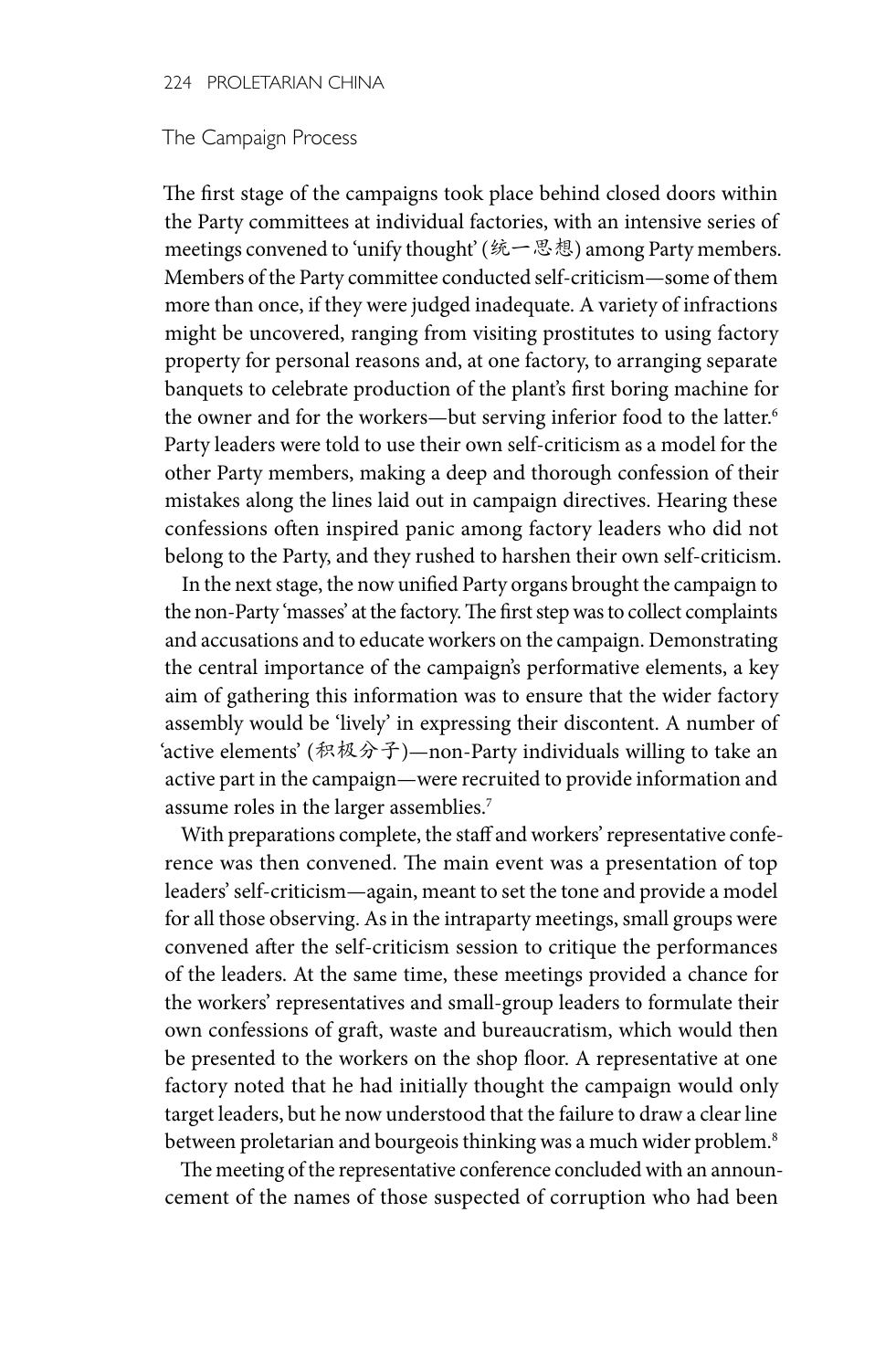singled out in the preparatory stages. With this, the campaign shifted directly to the grassroots. Rumours were already circulating among the workers; anxieties were growing among those who, having witnessed earlier campaigns, feared they might be targeted, and many began clamouring for a chance to come clean and seek forgiveness.<sup>9</sup>

During *sanfan* in Shanghai, the city-level managers of the campaign judged this phase to have gone well overall, but they believed the leadership at a few plants was 'suppressing democracy': Party members were few in number or cowed into silence. At this point, the higher-level district or sectoral committee could step into the process and rally the workers of the factory against their domineering administrators. The East Shanghai District Committee ( $\dot{\mathcal{V}}$  东区委), for example, organised the workers at two different plants to confront the factory directors with allegations of corruption raised by Party members at the factory. The confrontation was exhilarating for some employees and improved the standing of the Party committee within their factory. One worker embraced a Party member afterward and admitted he had made a mistake in blaming him for the failure to implement his rationalisation suggestion.<sup>10</sup>

With the arrival of *sanfan* at the factory grassroots, the 'masses' were now called on to make their own accounting (文代). Pilfering of materials was found to be very common, both before and after 1949. At Shanghai Iron and Steel (上海钢铁 or 上钢, Shanggang) Factory No. 1, 476 of 509 workers admitted to petty theft. Stealing funds, while less widespread, was not uncommon. At Shanggang No. 1, sixty-nine workers were implicated in graft. After the representative conference meetings, workers came forward fairly quickly to confess. Only a small number refused to cooperate at all, primarily those implicated in larger corruption cases involving connections with professional staff. As these minor cases moved forward, the masses were exhorted to make a clean break with the past and to participate in locating the criminal ringleaders within their factory.<sup>11</sup> In this way, it was made clear to the workers that they had been absolved and could, with relief, join the Party in its battle against the real targets of the campaign. As attention shifted from the workers to the staff, the campaign moved towards its climax.

In this final stage, the primary targets of the campaign were isolated and tremendous social pressure was exerted on them to confess wrongdoing. This pressure was leveraged through factory-organised 'tiger-beating teams' (打虎队), which were enjoined to carefully prepare the ground for interrogations, gathering accusations from others in the factory and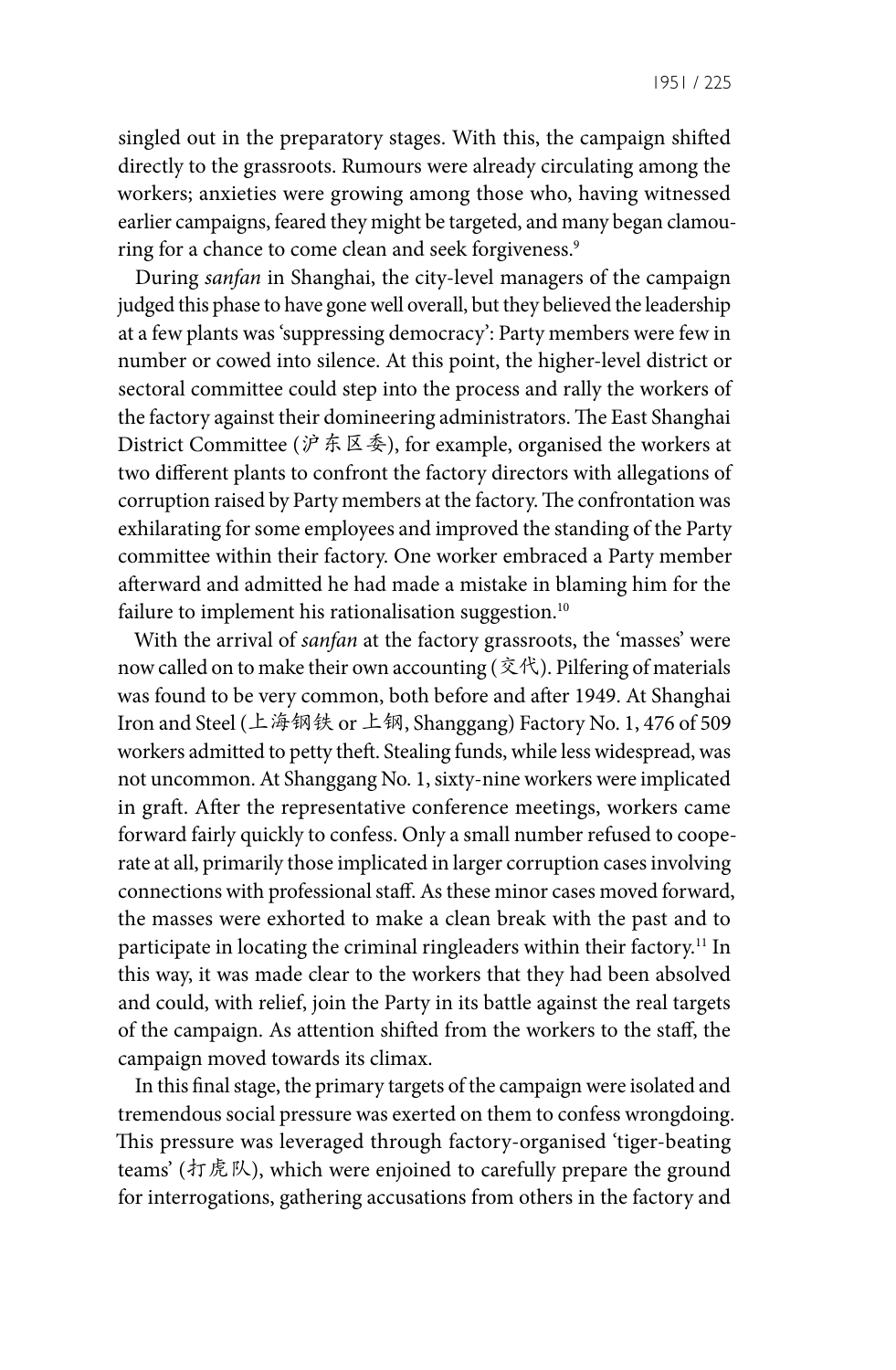marshalling incriminating documents to confront any uncooperative targets with damning evidence. To allay the fears of their targets, they were to constantly reiterate the policies of the campaign—that those who confessed and cooperated would be treated with leniency or even let off without punishment. Confessions were important not only for their own sake, but also because they allowed the tiger-beaters to isolate others who refused to confess by turning their accomplices against them.

The interrogation teams fell prey to a variety of abuses and mistakes. The Party centre always insisted that any kind of physical pressure had to be forsworn, but inevitably there were tiger-beating teams that resorted to literal beatings.<sup>12</sup> Even without physical violence, the intense pressures exerted by the campaign could produce false or unsound confessions; if those running the campaign did not immediately verify the information they elicited, the case against their target might eventually fall apart.<sup>13</sup> Targets were sometimes pushed to breaking point. By late February 1952, eleven people in the Shanghai campaign had committed suicide and an additional nineteen had attempted it.14

There were also tiger-beaters who failed to prepare adequately when interrogating their targets. One team faced a suspect who rambled on and on in response to their questioning, never coming to anything on which they could pin him down. Finally they took a severe attitude and forbid him from being so 'long-winded' (啰嗦). He closed his mouth and stopped talking altogether. The team, because it had failed to prepare independent evidence, was stymied. Ultimately, they gave in: 'Ok, why don't you be a little more long-winded?'15

In Shanghai, the campaign culminated with five mass meetings held around the city in which a select number of major cases were aired before the workers. At each meeting, around a dozen of the accused were placed before an audience of more than 1,000 and encouraged to confess and turn in their accomplices. A key aim of these meetings was to 'clearly embody the Party's policies by dealing with specific individuals'.<sup>16</sup> To this end, individuals considered to be representative were chosen—'living emblematic types' (活的典型事例), as they were called. Those who readily confessed were released without punishment while those who resisted were arrested.<sup>17</sup> Making a vivid example of these individuals was meant to terrify the holdouts who had been placed in the audience. Immediately after the meeting, these individuals would be taken back to their factories and interrogated—deep into the night if necessary. One said: 'This is the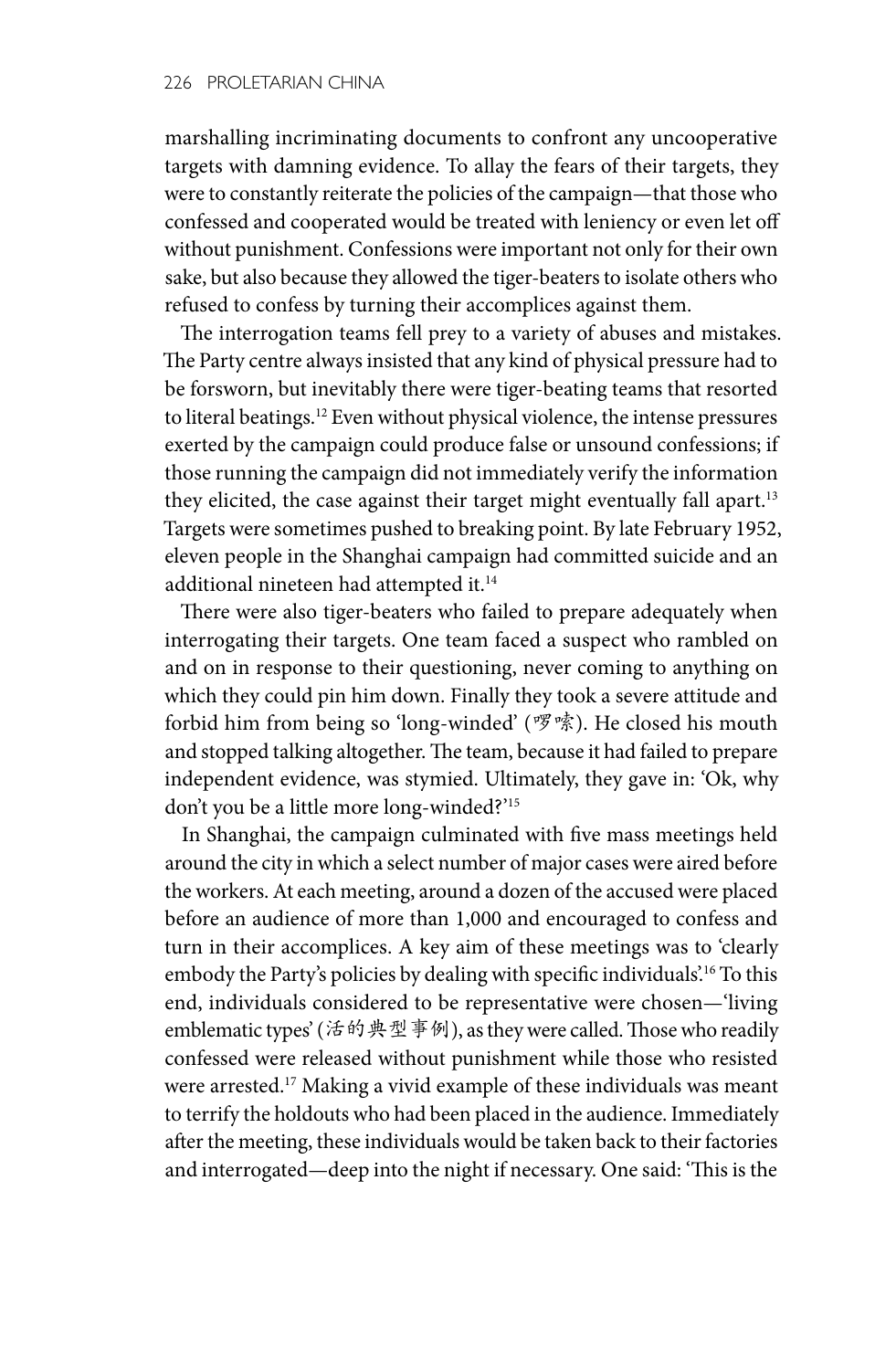1951 / 227

first time in my life I've ever been to a meeting like this, I was so afraid that I cried. I swear that I'll come clean on all the problems.' After attending one of the meetings, the factory director at Shanghai State Textile (上海 国营棉纺织 or 国棉, Guomian) Factory No. 15 was called on to write out his confession, but his hands were shaking so violently he could not form the characters.18

The other key aim of the mass meeting was to 'overcome bureaucratism and reluctance among [factory] leaders'.19 Some factories were criticised for conducting the campaign with inadequate vigour, due to fears that targeting management would leave the company rudderless and holding so many meetings for the campaign would reduce production.<sup>20</sup> Such ideas were branded 'rightist', causing leaders to lag behind the masses in their prosecution. At Guomian No. 5, the lack of Party leadership left the non-Party masses to act on their own initiative. At the representative conference, they raised complaints against the factory director and set their own deadline for him to do a self-criticism. They posted their own, undirected accusations against individuals among the staff. A group of 'active elements' even broke into the home of one suspect, looking for his ill-gotten gains. Returning to the factory, they exhibited at the door of the union an overcoat and other items as evidence.<sup>21</sup>

## Transformational Effects of the Campaign Form

As these examples illustrate, the campaign form was not simply a performance for passive onlookers. On the contrary, it opened up powerful new possibilities of participation for those at the bottom of the factory power structure—opportunities that ranged from serving as workers' representatives or volunteering as 'active elements' to joining the crowd in the clamour for a more exacting self-criticism from the factory director. The campaigns of the early 1950s exposed widespread accumulated frustrations and grievances against factory leaders, technical personnel, managers and labour bosses. By unleashing these energies, the Party presented factory leaders with a straightforward choice: they could either work in concert with the masses in an attempt to channel grassroots participation in a constructive direction or risk bearing the brunt of undirected wrath. The campaign form thus squeezed staff and management—including Party, union and youth league leaders—between the mobilised workers below and municipal and central Party authorities above. By institutionalising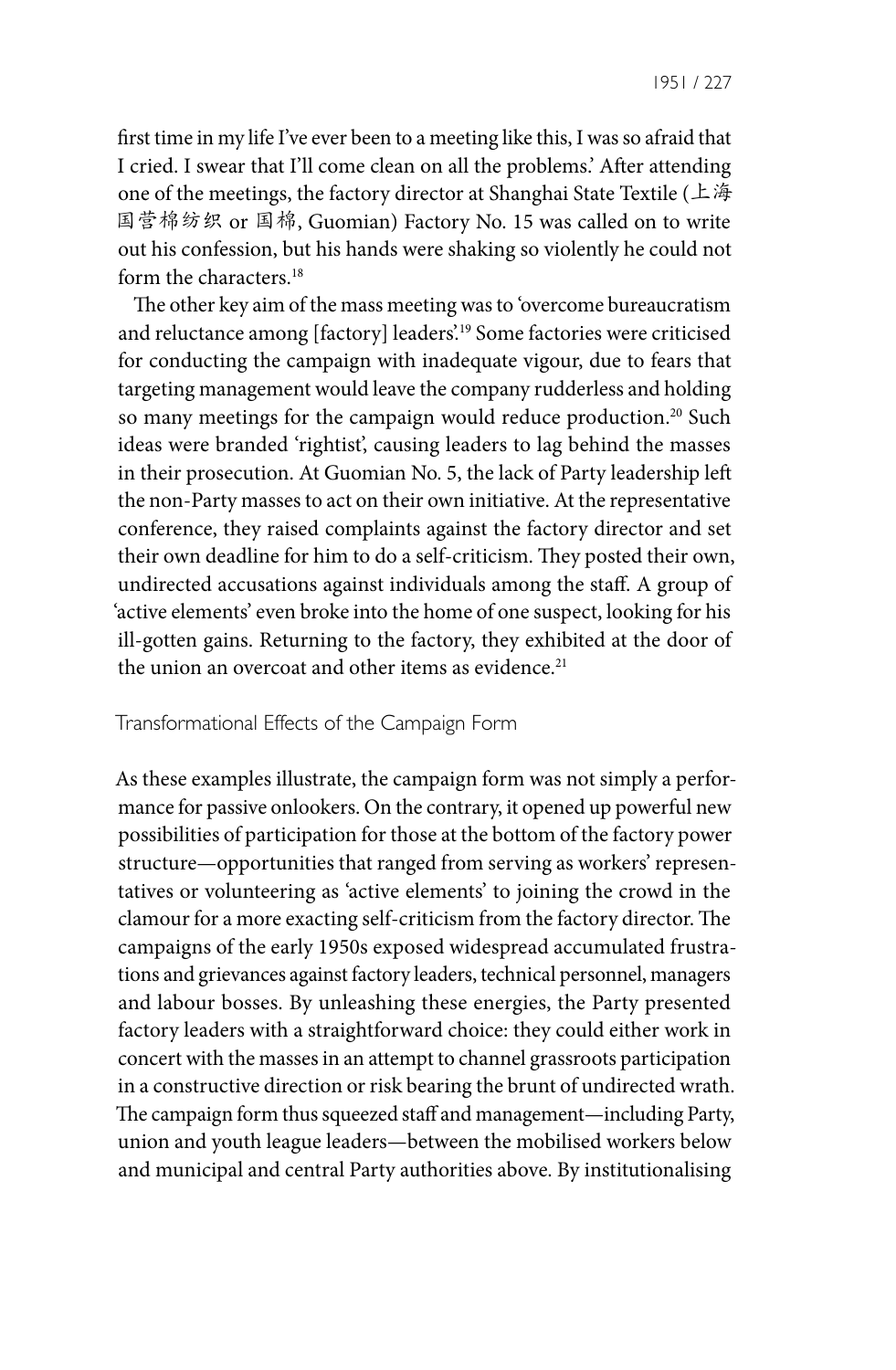and legitimising worker participation, the Party centre established a powerful means of disciplining lower-level cadres who might be less than enthusiastic in following the centre's guidance.

At the same time, the campaigns of the early 1950s cemented the factory Party committee as the ultimate locus of power in the factory. They targeted the Party committees' main rivals in the factories—labour bosses, gang networks, professional staff and factory management—battering if not destroying them. They also pioneered new modes of gathering operational intelligence. Through the systematic investigations carried out in preparation for the campaigns, which involved combing through factory records and speaking with numerous workers and staff, the Party committees compiled detailed information on both work conduct and personal relationships at their factories. As a third party antagonistic to management (in the context of the campaign), the Party committee could take advantage of bottom-up resentment against overseers to establish its credibility among workers, thereby gaining unprecedented access to their knowledge. This gave the Party a mastery of functional details that had always proved elusive to management in the past.

By establishing the Party committee as the only force to which the besieged targets of the campaigns could appeal, it was ultimately the campaign dynamic itself that breathed life into the new structures of authority in the factory. The process of producing this authority was often very direct and personal. As one report on *sanfan* put it:

Most high-level skilled personnel start out arrogant and condescending and they look down on the Party committee. So in certain situations it's entirely proper to shake them up a bit and wipe that smug expression off their faces … leading them to bow their heads and meekly seek the help of the Party committee with their self-criticism. Thereafter they will earnestly do their work.<sup>22</sup>

The Party did not manufacture the tension between management and workers. Such hostilities had been a persistent feature of Shanghai's factories before 1949, but they had been crosscut by numerous other divisions and deflected by ideology, fear and repression. The campaigns of 1951–52 crystallised the worker–management divide as the privileged axis of conflict, suppressed competing expressions of animus and encouraged the workers to articulate their grievances through the newly authorised language of proletarian identity and the collective good. The process was